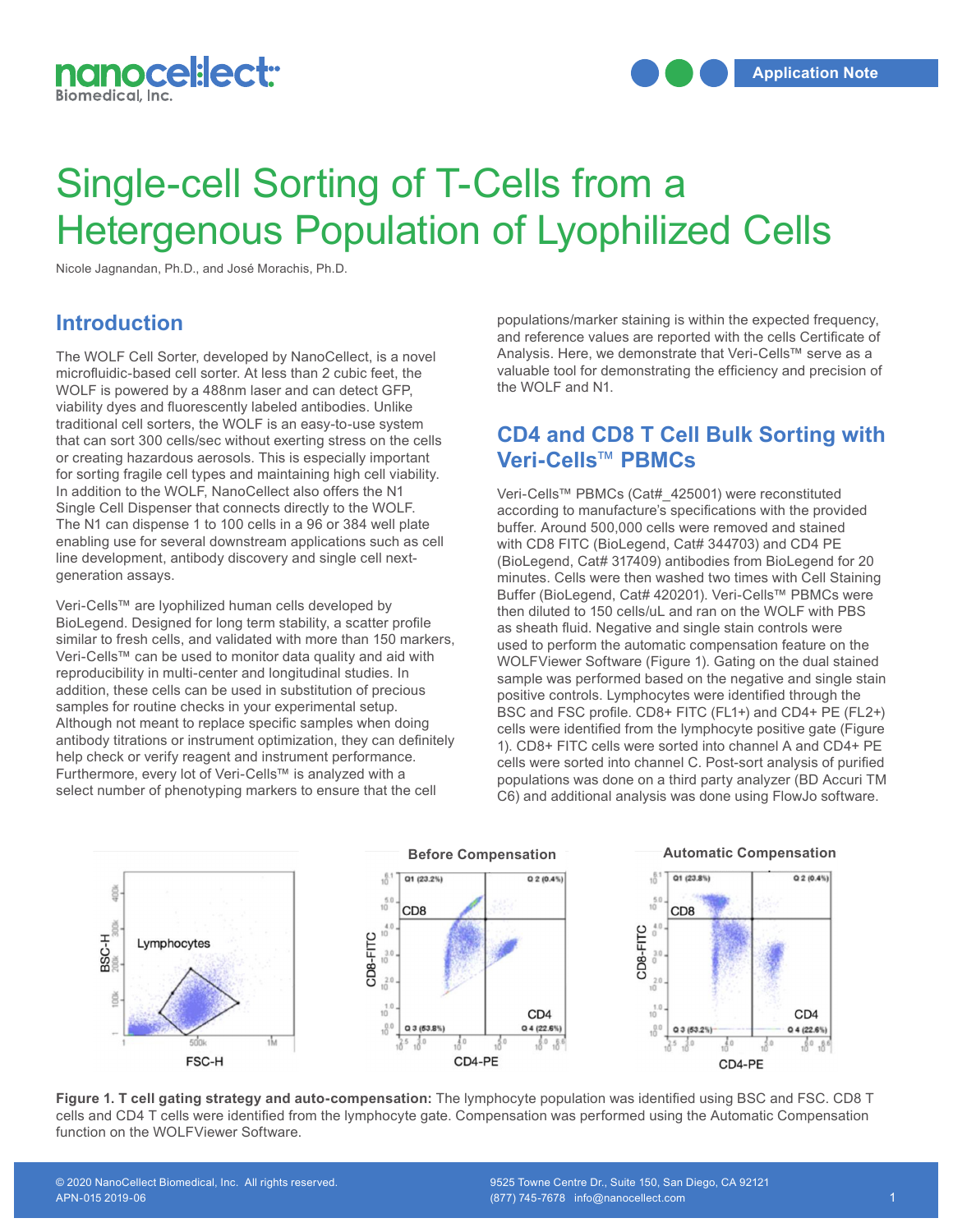

## **Results**

After bulk sorting around 9,000 cells of each CD8+ and CD4+ T cells, purity levels of 94% and 90% were obtained, respectively (Figure 2). These results show that the WOLF Cell Sorter is able to sort two distinct populations at the same time and obtain high purity levels. In addition, these results show that Veri-Cells™ are compatible with the WOLF Cell Sorter and serve as a useful resource to demonstrate its ease-of-use and sensitivity.

# **Veri-Cells**™ **single cell sorting using the N1 Single Cell Dispenser**

Veri-Cells™ Leukocytes were reconstituted, stained with CD3 PE-Cy5 (BioLegend, Cat# 300309) for 20 mins and washed two times with cell staining buffer (BioLegend, Cat# 420201). Around 300,000 cells were then diluted to 75 events per uL in PBS and ran of the WOLF with the N1 (Figure 3A). Lymphocytes were identified through the BSC and FSC profile and events were selected off a singlet gate to reduce the amount of multiplets. Then, the CD3+ population was sorted based on a histogram positive gate (Figure 3B). Three independent plates of CD3+ single cell were collected. Each plate had two wells that served as our focusing positive controls with 100 cells in each. All three plates were then stained with SYTOX green (Thermo Fisher Scientific, Cat# S7020) and imaged on a NYONE instrument (SYNENTEC). The functional assainance on a NYONE instrument (SYNENTEC).

## **Results**

After analyzing 3 plates, we found that 80%, 83% and 71% of the wells had 1 cell in them, respectively (Figure 3C). Percentages were determined out of a total of 94 wells because 2 wells served as our positive controls. Despite the heterogeneous nature and small size of T cells, the WOLF is



**Figure 2.** CD8 T cells and CD4 T cells were sorted into two different channels on the WOLF Cell Sorter. Post Sort analysis was confirmed using the BD Accuri TM C6 and further analyzed using FlowJo software. After sorting around 9,000 cells into each channel, purity levels of 94% CD8 T cells and 90% CD4 T cells were observed.

able to detect these events, and the N1 is able to dispense a single cell at high accuracy. This data further shows that Veri-Cells™ can serve as a valuable sample to validate the single cell sorting efficiency of the N1. Furthermore, these results show that the N1 can sort a single T cell that can then be used for various applications such as characterization based on next generation sequencing assays, adoptive cell therapy, and functional assays.

In conclusion, these results show that Veri-Cells™ are an excellent resource for demonstrating the robust capabilities of the WOLF cell sorter, and the N1 single cell dispenser. In addition, these results show the utility of an alternative, versatile sample type or verified control cells, for optimizing your experiments before using your own valuable sample on our platform.



**Figure 3.** Veri-Cells™ Leukocytes were stained with CD3 PE-Cy5 and **(A)** single cell dispensed using the WOLF and N1 **(B)** CD3+ cells were gated using the histogram graph on the WOLFViewer Software. **(C)** Single cells were counted on the NYONE instrument **,** (SYNENTEC). Plate 1, Plate 2 and Plate 3 had a single cell efficiency of 80%, 83% and 71% respectively.